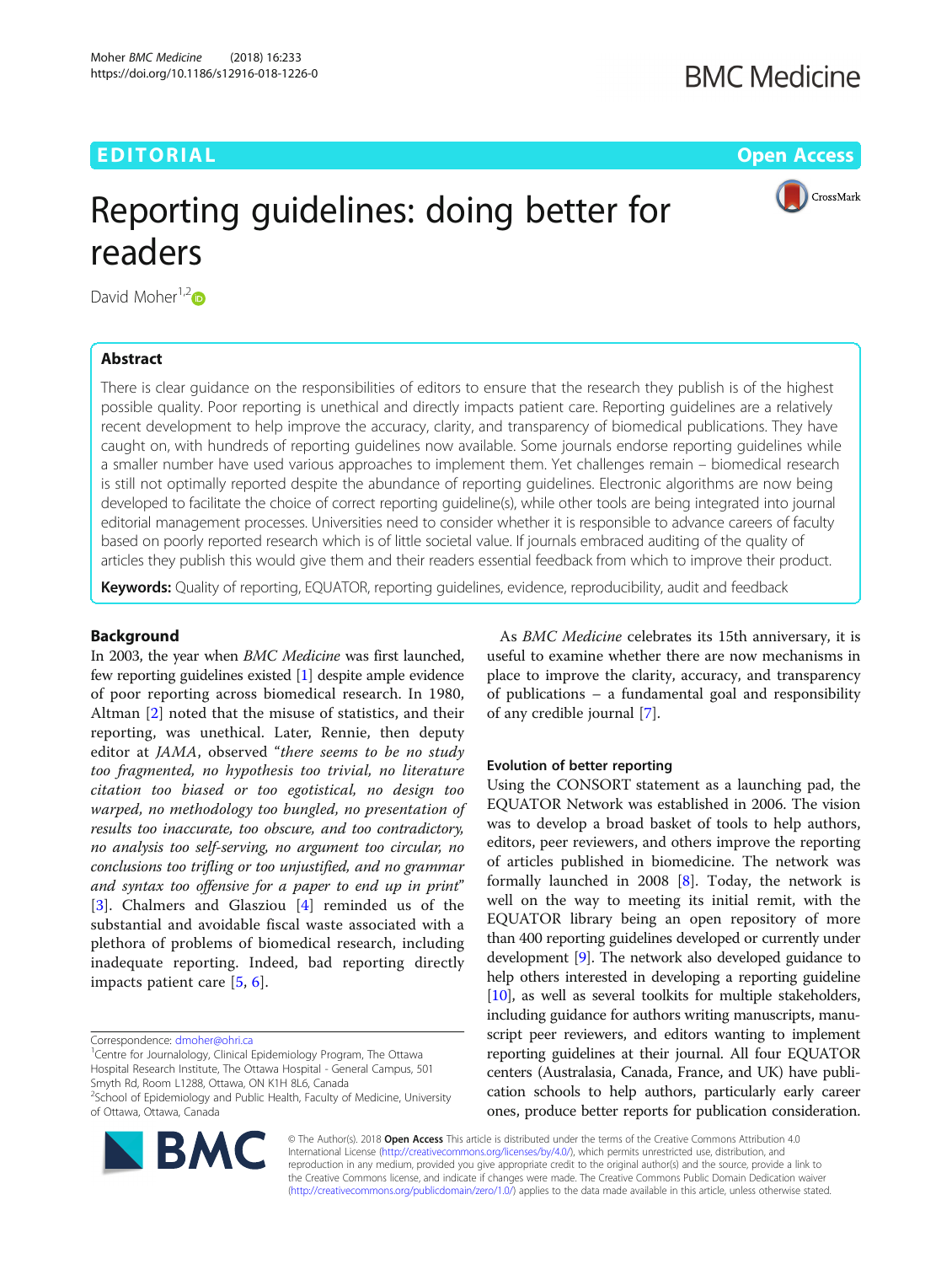The algorithm-based EQUATOR Wizard is an initial attempt to help prospective authors identify the most appropriate reporting guideline to use when reporting their research [\[11\]](#page-2-0). Other groups, such as the REWARD Alliance [\(http://rewardalliance.net/](http://rewardalliance.net/)), are also drawing attention to these problems and offering solutions. Machine reading tools that provide automatic and immediate assessment of reporting guideline compliance, e.g., CONSORT in the first instance  $[12]$ , are also starting to appear to help authors and editors. These schemes are now being integrated into editorial management systems and such developments could enable editors invoke quality compliance thresholds below which a manuscript cannot be formally submitted to a journal.

While authors sometimes submit shoddy reports for publication consideration, peer reviewers offer a potential screen of theoretically acceptable publications. Indeed, BMC Medicine has drawn attention to peer review and called for greater professionalism of it [\[13\]](#page-2-0). Journals could invoke their own quality threshold by insisting upon using only certified peer reviewers. Peer review supplemented with the use of reporting guidelines is likely to improve the peer-review report and quality of the manuscript under assessment, although more data is required to substantiate this claim. However, it is hard to imagine that using reporting guidelines would provide less informative peer-review reports.

It is possible that the misguided 'publish or perish' mantra at academic centers is promoting unscientific and unethical behavior when authors report their research. The prevalence rates of reporting biases are disturbingly high [\[14](#page-2-0), [15\]](#page-2-0), and why researchers would get promoted for such offences is difficult to understand. It is possible that more widespread uptake of declarations of transparency by journals would reduce these reporting biases in publications [[16](#page-2-0)]. Similarly, Universities should consider modifying their incentive criteria towards rewarding career advancement based on better quality publications rather than on quantity. Such a policy directive might also contribute to improving the value of biomedical publications to society.

### Challenges

There are now plenty of reporting guidelines to help authors, editors, and peer reviewers, yet several challenges remain. Whether there is reporting guideline inflation resulting in potential confusion for users requires serious reflection. While there is accumulating evidence that use of reporting guidelines is associated with improved reporting, albeit not in all cases [\[17\]](#page-2-0), this evidence base is limited only to a few reporting guidelines [[18](#page-2-0), [19](#page-2-0)]. Additionally, reporting guideline developers seem hesitant to provide this essential data, likely due to the considerable problems in funding such endeavors. However, such as with pharmaceuticals, we should be more cautious about recommending the use of reporting guidelines without evidence of effectiveness. Further, even armed with an initial evidence base about the effectiveness of reporting guidelines, few editors recommend their peer reviewers use them [[20](#page-2-0)]; thus, we need to enhance all implementation efforts [[21](#page-2-0)]. Finally, any attempt to investigate reproducibility is more likely to be possible when reports are clearly and accurately reported; otherwise, such attempts are difficult to initiate [[22](#page-2-0)].

Readers have little information about the quality of what journals publish. Journals need to be more proactive in providing this information such as through regular audits and feedback. Auditing the quality of reports that a journal publishes might provide important information for authors, editors, peer reviewers, and readers in identifying problems and opportunities to enhance the quality of published articles. Making such information available to the public would send a strong positive signal about openness, sharing data, and the journal's commitment to continuous quality improvement.

Funding programs to improve the quality of reporting biomedical research is remarkably difficult. The irony is that there is volumetric evidence of enormous avoidable waste in the current reporting of biomedical research and why there is hesitancy to fund programs to help improve the quality of reporting is difficult to comprehend. While a few enlightened funders are recognizing the importance of funding such research as well as other journalology and meta-research, there is much to be done to galvanize the majority of funders [[23](#page-2-0)].

# Conclusions

Clear, accurate, and transparent reporting of biomedical research remains a considerable problem. Authors, editors, and peer reviewers have failed readers in providing a product that is robust, usable, and reproducible. There are now innovative tools available to help improve this situation, yet we need more active implementation of them by authors, editors, and peer reviewers. University promotion and tenure committees should consider whether offering career advancement based on poorly reported publications is of value to society and ethically sustainable.

#### Acknowledgements

Mr. Raymond Daniel for helping with the management of the references.

## Funding

Dr. Moher is supported by a University Research Chair.

#### Availability of data and materials

Not applicable.

### Authors' contributions

DM conceived and wrote the manuscript. The author read and approved the final manuscript.

#### Ethics approval and consent to participate

Not applicable.